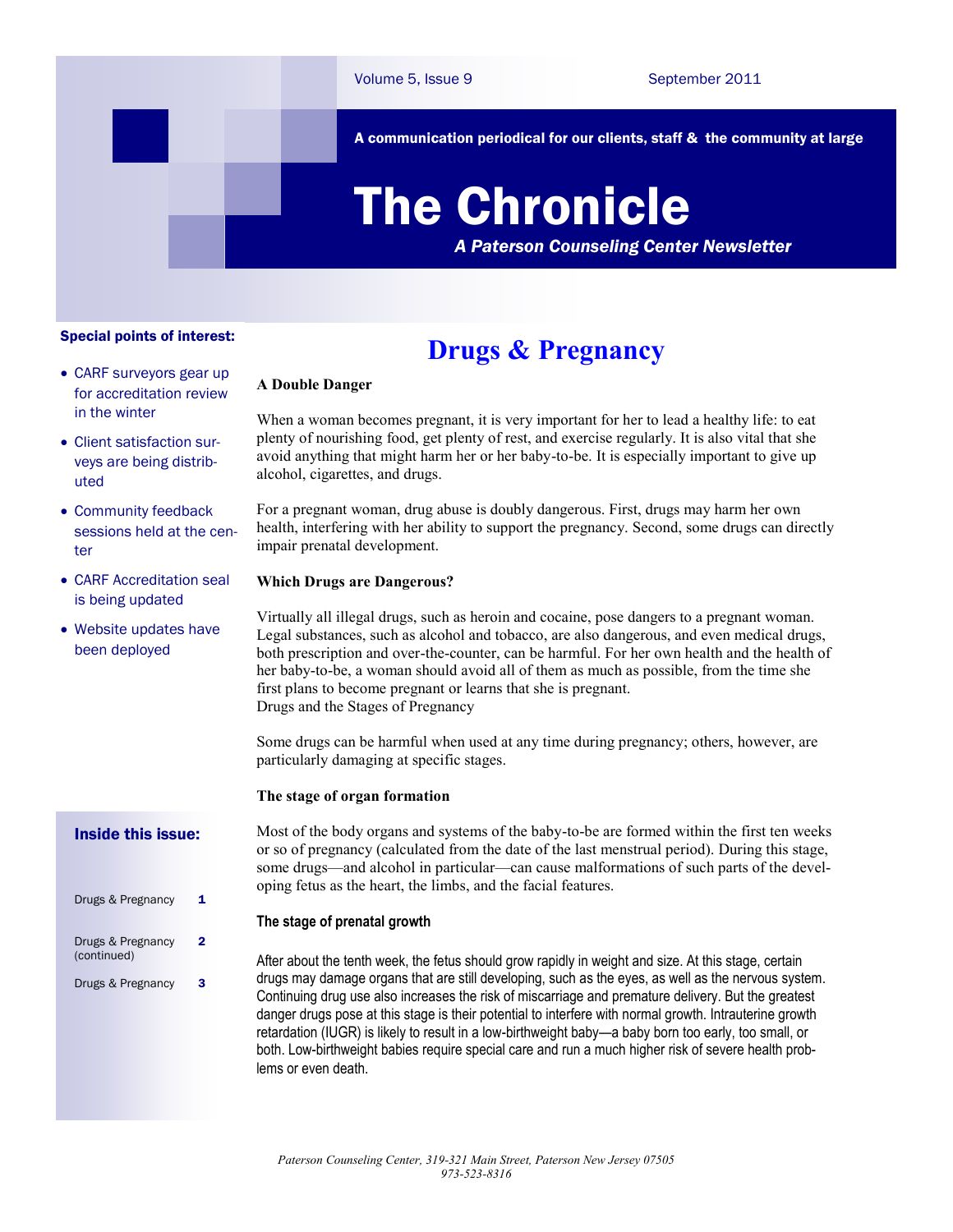## **Drugs And Pregnancy Continued**

#### **The stage of birth**

Some drugs can be especially harmful at the end of pregnancy. They may make delivery more difficult or dangerous, or they may create health problems for the newborn baby.

#### **Alcohol**

Alcohol is one of the most dangerous drugs for pregnant women, especially in the early weeks. In the mother's body, alcohol breaks down chemically to a cell -damaging compound that is readily absorbed by the fetus. Heavy drinking during early pregnancy greatly increases the risk of a cluster of birth defects known



as fetal alcohol syndrome. This cluster includes a small skull (microcephaly), abnormal facial features, and heart defects, often accompanied by impeded growth and mental retardation. Heavy drinking in later pregnancy may also impede growth.

It is not known whether light to moderate drinking can produce these effects. However, even if the risk is low, the stakes are very high. Medical experts agree that a woman should avoid alcohol entirely when she decides to become pregnant, or at least when the first signs of pregnancy appear. Even such mild beverages as beer and wine coolers should be off limits.

#### **Tobacco**

Smoking during pregnancy appears to raise the risk of miscarriage or premature labor. But the primary danger is hindered fetal growth. Nicotine depresses the appetite at a time when a woman should be gaining weight, and smoking reduces the ability of the lungs to absorb oxygen. The fetus, deprived of sufficient nourishment and oxygen, may not grow as fast or as much as it should.

#### **Cocaine & Methamphetamine**

Cocaine (including crack) and methamphetamine (speed, or ice) are powerful stimulants of the central nervous system. They suppress the mother's appetite and exert other drastic forces on her body, causing the blood vessels to constrict, the heart to beat faster, and the blood pressure to soar. The growth of the fetus may be hindered, and there are higher risks of miscarriage, premature labor, and a condition called abruptio placentae (the partial separation of the placenta from the uterus wall, causing bleeding).

If these drugs are taken late in pregnancy, the baby may be born drug dependent and suffer withdrawal symptoms, such as tremors, sleeplessness, muscle spasms, and sucking difficulties. Some experts believe learning difficulties may later develop.

#### **Heroin & Other Narcotics**

Heavy narcotics use increases the danger of premature birth with such accompanying problems for the infant as low birthweight, breathing difficulties, low blood sugar (hypoglycemia), and bleeding within the head (intracranial hemorrhage).

The babies of narcotics-dependent mothers are often born dependent themselves and suffer withdrawal symptoms, such as irritability, vomiting and diarrhea, and joint stiffness.

Women who inject narcotics may become infected with the HIV virus from dirty needles and may subsequently